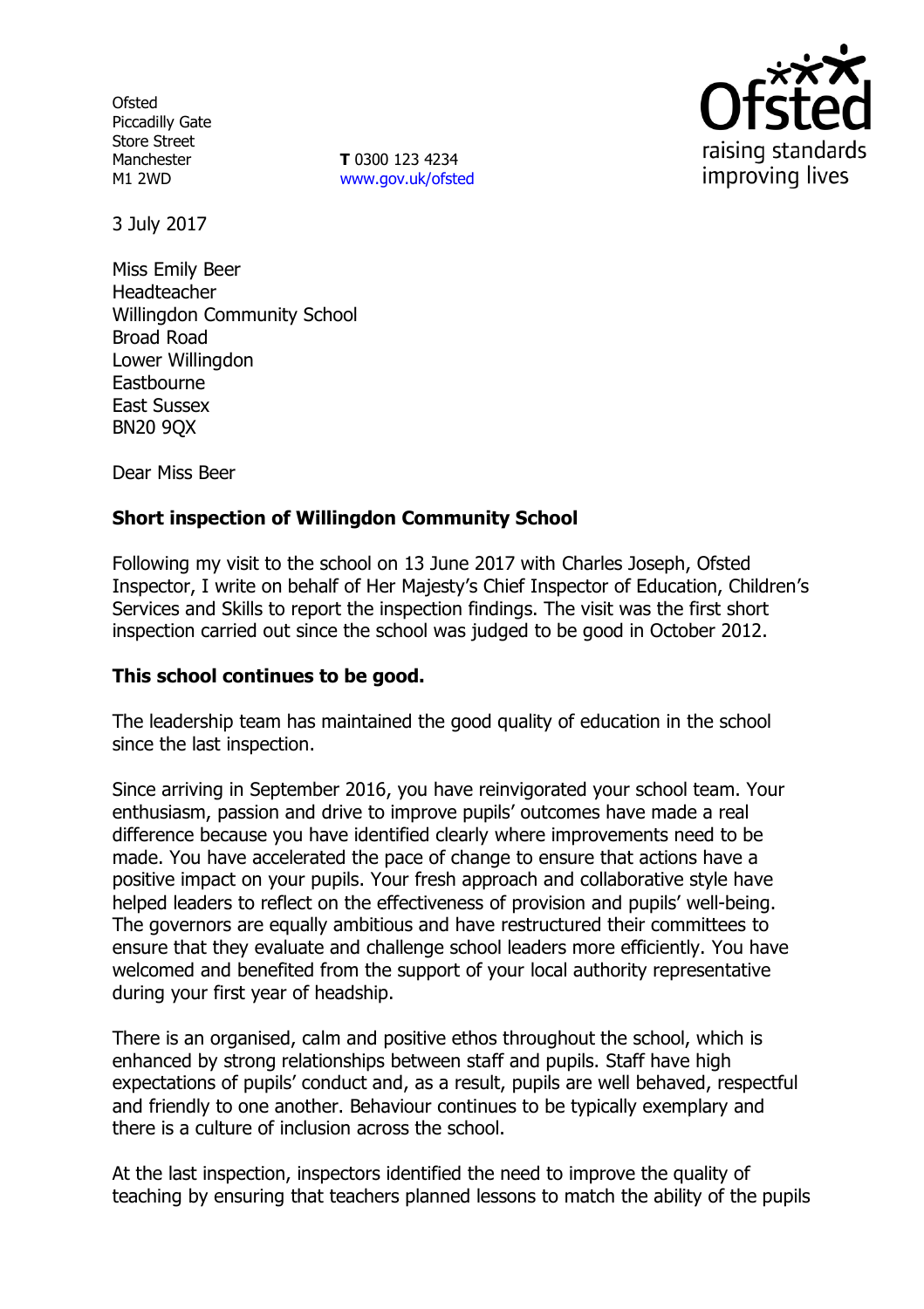

in their classes, enabled pupils to understand fully what they were learning and helped pupils to improve their writing skills. In addition, inspectors asked leaders to focus on evaluating the impact of teaching on learning and to share best practice to improve pupils' progress across subjects.

Leaders have subsequently taken effective action to address these recommendations. There is a whole-school focus on continual training and reflection for teachers. Middle leaders regularly share interesting teaching practices in science, maths, music, art, and design and technology to improve teaching and learning. Your school teams draw on the expertise from both within school and the wider educational community to establish effective strategies to improve classroom practice. Consequently, teaching is improving. Pupils are able to explain clearly what they are learning and in the strongest of lessons they can also talk about their progress over time and what they need to do to further improve. However, this is not as consistent as you would like it to be.

Since joining in September 2016, you have revised the school's teaching and learning policy, target-setting process for pupils and quality assurance programme of teaching. Staff apply the school's teaching and learning policy well. You and your team of senior and middle leaders regularly check on the quality of learning and pupils' progress. This whole-school focus on improving pupils' progress is having a positive impact on teachers' planning and pupils' understanding. Pupils are now more actively involved in their learning; they take more pride in their work and enjoy their lessons. Your new target-setting process ensures that the most able and low-prior-ability pupils are suitably challenged by appropriate tasks. Leaders' analysis of the progress of groups is helping to identify any boys, girls, disadvantaged pupils and pupils who have special educational needs and/or disabilities who are not meeting their targets. Your team knows that this new system still needs time to be embedded across the school.

Leaders identified that weak literacy skills are the main barrier to success for many of your pupils. Your whole-school literacy programme includes developing pupils' love of reading, while enhancing their oracy and improving their writing skills. This has been adopted by many curriculum areas. Inspectors saw, in the majority of lessons visited, strong questioning and pupils actively contributing to their learning. This reflective approach to learning, in line with your new school teaching and learning policy, is helping boys to improve their confidence, as well as reinforce their knowledge and understanding. This was especially obvious in the music and design and technology lessons we visited. Governors have visited the school to review the impact of this revised literacy policy on pupils' achievement. They agree with you that the whole-school literacy programme is having a positive impact but further work is still needed to embed the practice in order to improve pupils' literacy levels.

In 2016, pupils' overall achievements at the end of key stage 4 were broadly in line with national averages. Pupils, including disadvantaged pupils and those who have special educational needs and/or disabilities, made strong progress in both science and mathematics, achieving outcomes above others nationally with similar starting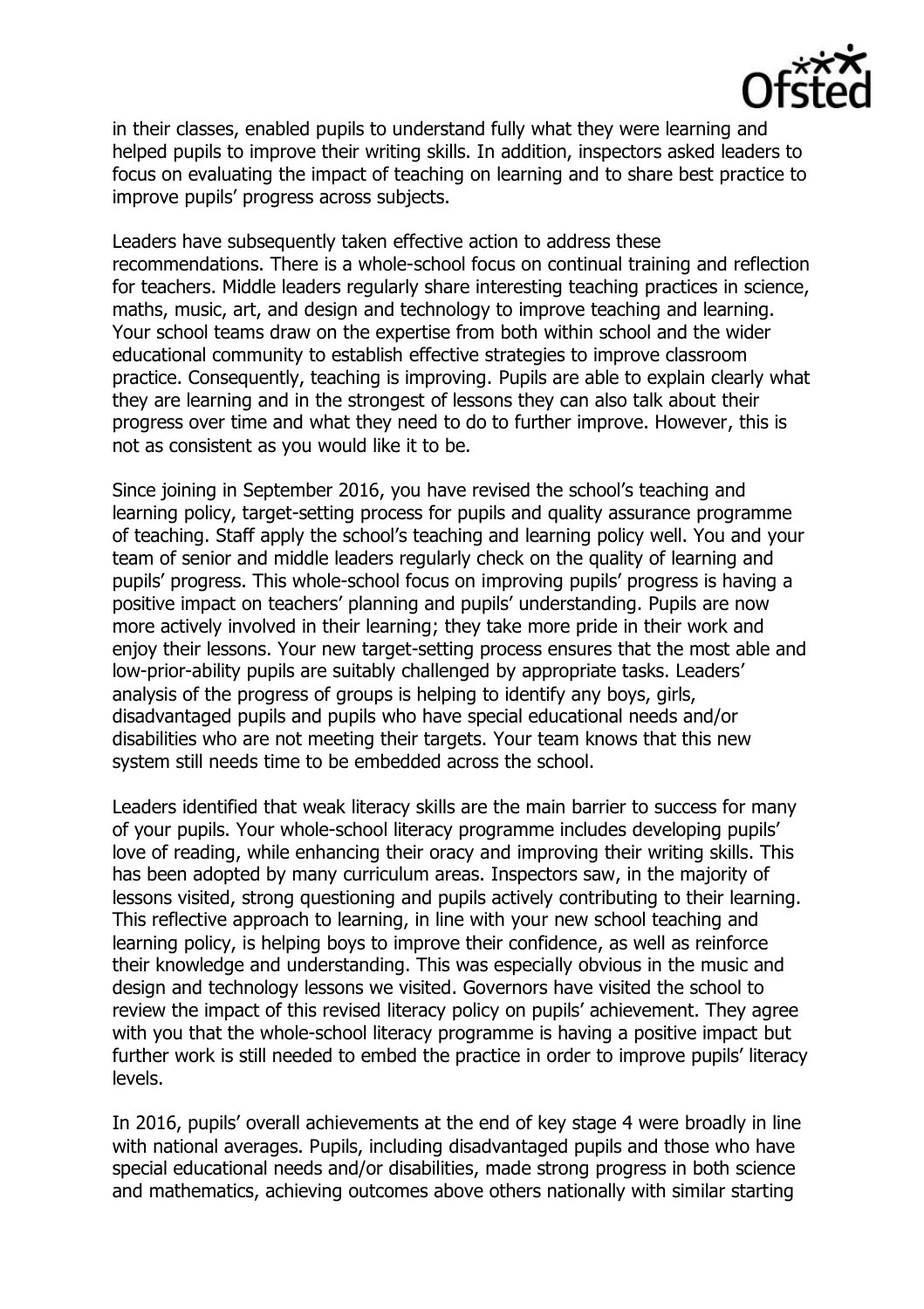

points. However, disadvantaged pupils have not made the same rapid rates of progress in other subjects. You rightly see the progress of disadvantaged pupils as a whole-school priority.

# **Safeguarding is effective.**

The leadership team has ensured that all safeguarding arrangements are fit for purpose and records are detailed and of high quality. Specifically trained safeguarding staff ensure that there is a strong culture of safeguarding across the school. Staff receive safeguarding training periodically throughout the year to keep up to date. Governors routinely check that all processes and policies meet requirements and that school records are thorough and complete.

Pupils are taught how to stay safe and feel safe at school. The vast majority of parents agree that their children are well cared for and safe at school. The school's work in educating pupils about the risks of drugs, alcohol, child exploitation and esafety takes a high priority throughout the academic year. Pupils say that bullying is rare but is dealt with effectively should it occur. They are confident about who to go to if they have a concern.

## **Inspection findings**

- During this inspection we looked closely at specific aspects of the school's provision, including: the effectiveness of safeguarding arrangements; pupils' attendance; the quality of learning in English and humanities; and pupils' achievement, including that of disadvantaged pupils and boys.
- You have correctly identified that the attendance of disadvantaged pupils needs to improve. You have introduced relevant interventions to Year 11 and you are now developing a team of individuals to work with families to improve attendance and reduce persistent absenteeism across the school. This is beginning to have a positive effect on some vulnerable pupils and their attendance has improved as a result. However, you recognise that there is still work to be done to build relationships with families of disadvantaged pupils to further improve the attendance of these vulnerable groups of pupils.
- English outcomes in 2016 were not as strong as in previous years. Your English middle leader is working to rapidly improve the quality of teaching in this area and you have ensured there is a strong team of English teachers. Your pupils benefit from a dedicated team of English teachers who have a clear understanding of the new curriculum. The majority of English teachers provide useful feedback to pupils which helps them to improve their work. However, you are acutely aware that some boys and disadvantaged pupils are not making the rapid advances they need to at key stage 4. While your team's programme of intervention is helping to reduce the gender differences, more is needed to improve the outcomes of boys and disadvantaged pupils.
- Some pupils join the school with low literacy levels and this area of weakness is affecting their ability to access the curriculum. While your work with the literacy coordinator to improve pupils' ability to read, interpret, analyse and write well is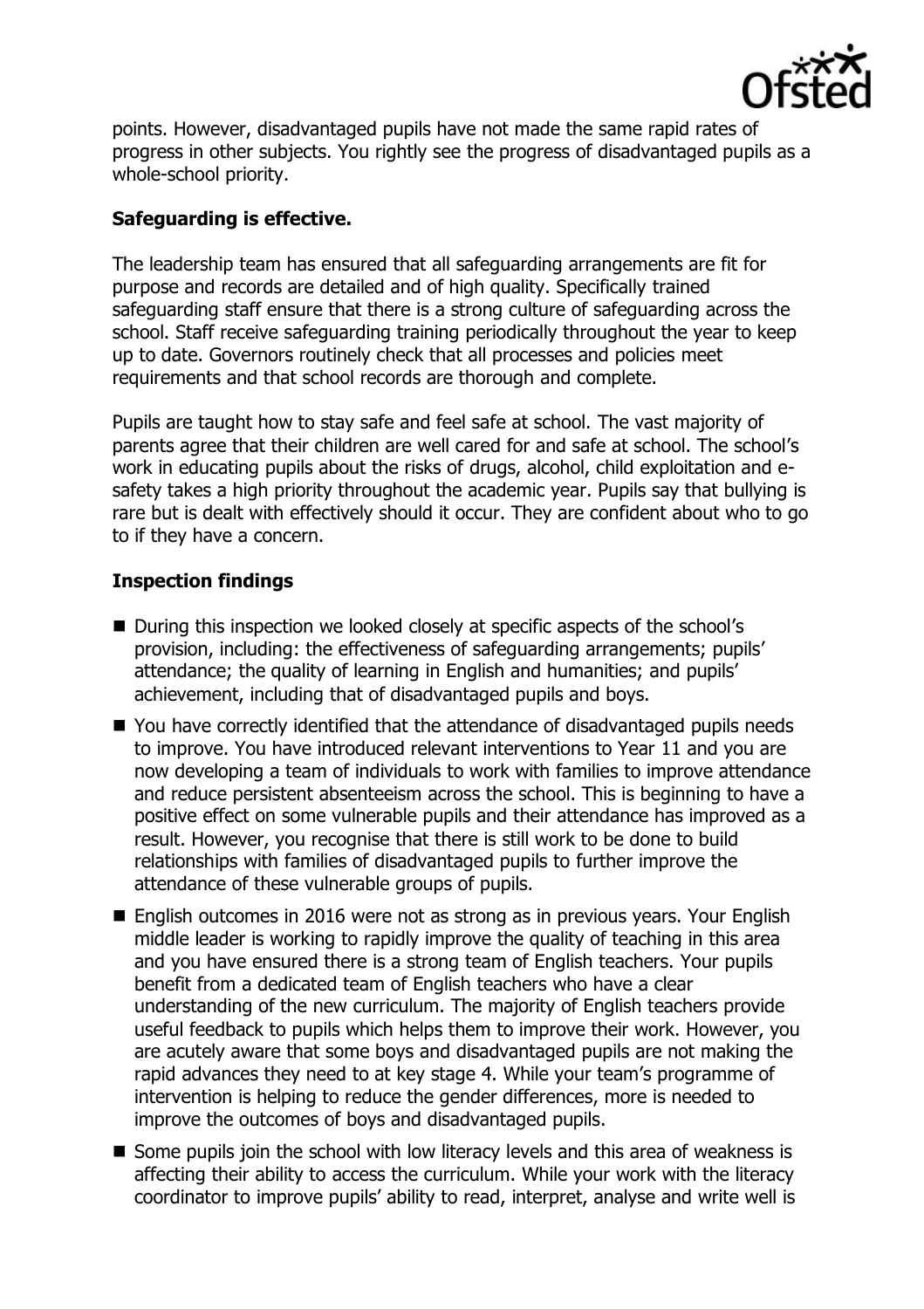

supporting most areas of the curriculum, this is yet to have an impact on some geography and history classes. You are continuing to work with coordinators within these areas to improve the outcomes of pupils and ensure that planning and resources are appropriate for pupils' ability.

■ You have rightly identified that disadvantaged pupils make more progress in science and mathematics than in other subjects. Leaders responsible for disadvantaged pupils recognise that more needs to be done from Year 7 to quickly identify which interventions are accelerating pupils' knowledge and understanding. Leaders also need to routinely review how additional funding is supporting those disadvantaged pupils who are achieving in line with expectations. Governors are keen to review more frequently how additional funding is being spent and which pupils are benefiting from interventions. By doing so, leaders can build on the interventions that have the most impact on disadvantaged pupils' progress and ensure greater consistency across subjects and year groups.

## **Next steps for the school**

Leaders and those responsible for governance should ensure that:

- $\blacksquare$  they evaluate more carefully the impact of provision for disadvantaged pupils so that interventions have a positive impact on attendance and disadvantaged pupils make consistently strong progress across subjects and year groups
- $\blacksquare$  pupils' literacy improves so that they can access the wider curriculum, including geography and history, in order to improve their outcomes
- **boys' outcomes improve in English.**

I am copying this letter to the chair of the governing body, the regional schools commissioner and the director of children's services for East Sussex. This letter will be published on the Ofsted website.

Yours sincerely

Caroline Walshe **Ofsted Inspector**

#### **Information about the inspection**

Inspectors met with you, your leadership team, the chair, vice-chair and representatives of the governing body. We met with pupils, including disadvantaged pupils and those who have special educational needs and/or disabilities, both formally and informally, to discuss their views about their learning. Inspectors met with the local authority representative. Inspectors visited 17 lessons, in a range of subjects and year groups, with you and members of the leadership team. We